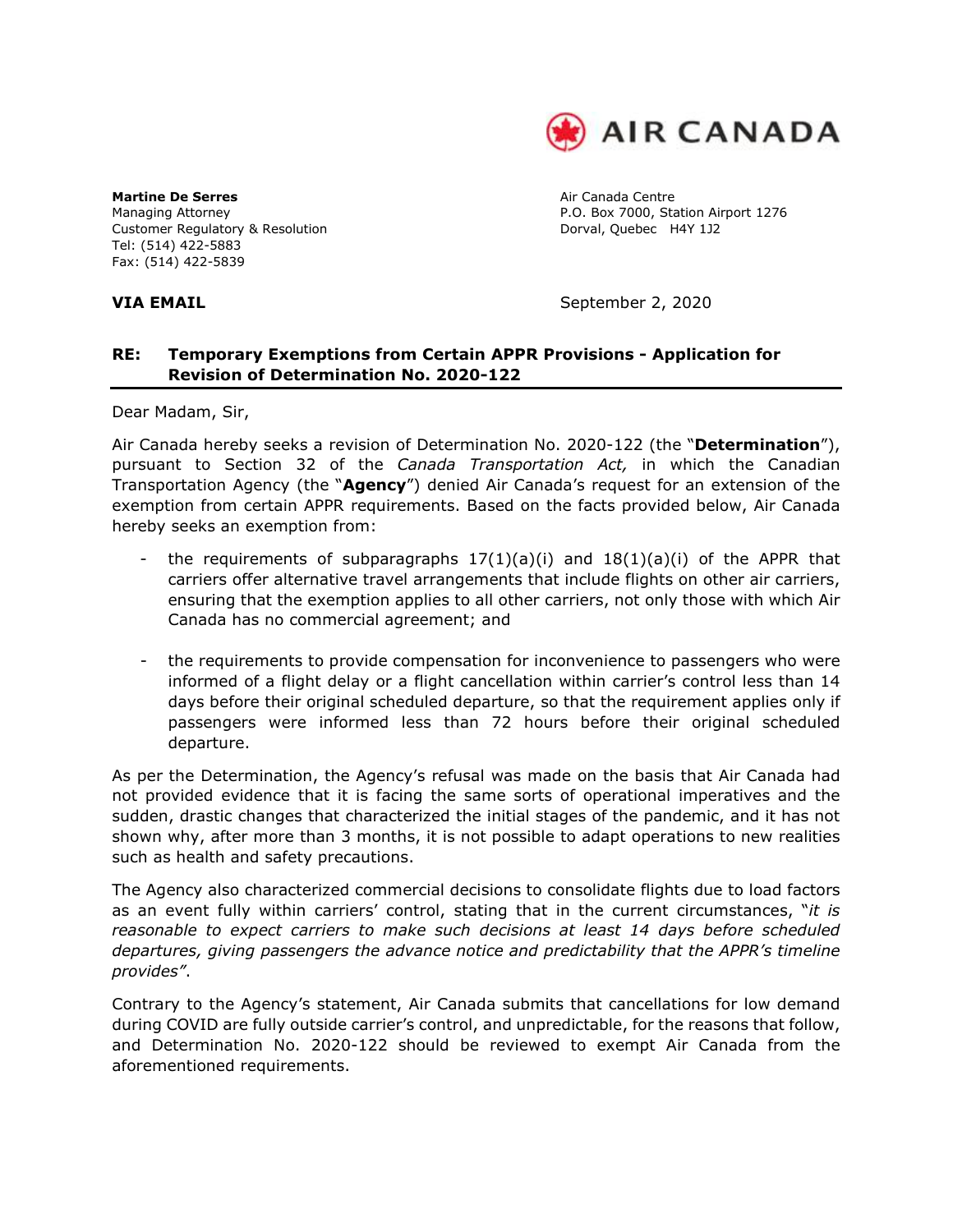#### **1. Countries', States' and Provinces' Borders are Reopening, Delaying Reopening, Adding and Changing Requirements of Entry or Reclosing with Little or No Notice**

Air Canada's network relies on connecting traffic, both from other countries transiting through Canada, as well as domestic connections.

Air Canada's overall demand is thus at the full mercy of government decisions regarding borders and travel restrictions, at the provincial, state and country levels.

Decisions to reopen, delay reopening, or impose different or additional restrictions due to the ongoing COVID-19 pandemic are being made by governments around the world almost daily and with very little to no notice given to airlines. In effect, there is no predictability and no way to assess or anticipate the market or passenger demand which reacts to the conditions set by government globally.

For example, the US border closure has been extended several times with 1-7 days' notice:

- March 21 Closed for 30 days;
- April 20 Closed for 30 more days (1-day notice);
- May 19 Extended to June 22 (1-day notice);
- June 16- Extended to July 21 (7 days' notice); and
- July 16 Extended to August 21 (5 days' notice);
- August 14 Extended to September 21 (7 days' notice).

Colombia has done the same, extending its border closure with little to no notice, causing Air Canada to cancel its flights days prior to departure.

The European Union is reviewing and updating the list of countries for which external travel restrictions should be lifted every [1](#page-1-0)4 days. $1$ 

China put in place a policy to govern services that base operations on the results of COVID-19 testing of passengers arriving on previous flights, including immediately suspending operations if certain threshold of passengers who test positive.<sup>2</sup>

Bahamas announced on August 17 that they are once again shutting down their border to international commercial flights. The announcement took effect the following day. The closure was supposed to last until August 24<sup>th</sup> but, as always, it is subject to change.

Other countries, including India and Morocco, maintain official closure of their airports to scheduled passenger services, and airlines are required to seek exceptional or flight specific approval. As a result, required approval, if obtained, is received very close to departure date, giving very little time to cancel if approval is not obtained. In addition, there are often controls or restrictions of what types of passengers are permitted to fly on services when approved, creating uncertainty and complexity.

Unlike other countries or jurisdictions, Canada has not established a plan to re-open the travel

<span id="page-1-0"></span><sup>1</sup> [https://www.consilium.europa.eu/en/press/press-releases/2020/07/16/council-updates-the-list-of-countries](https://www.consilium.europa.eu/en/press/press-releases/2020/07/16/council-updates-the-list-of-countries-for-which-member-states-should-gradually-lift-travel-restrictions-at-the-external-borders/)[for-which-member-states-should-gradually-lift-travel-restrictions-at-the-external-borders/.](https://www.consilium.europa.eu/en/press/press-releases/2020/07/16/council-updates-the-list-of-countries-for-which-member-states-should-gradually-lift-travel-restrictions-at-the-external-borders/) 2 [http://www.caac.gov.cn/en/XWZX/202006/t20200604\\_202949.html](http://www.caac.gov.cn/en/XWZX/202006/t20200604_202949.html)

<span id="page-1-1"></span>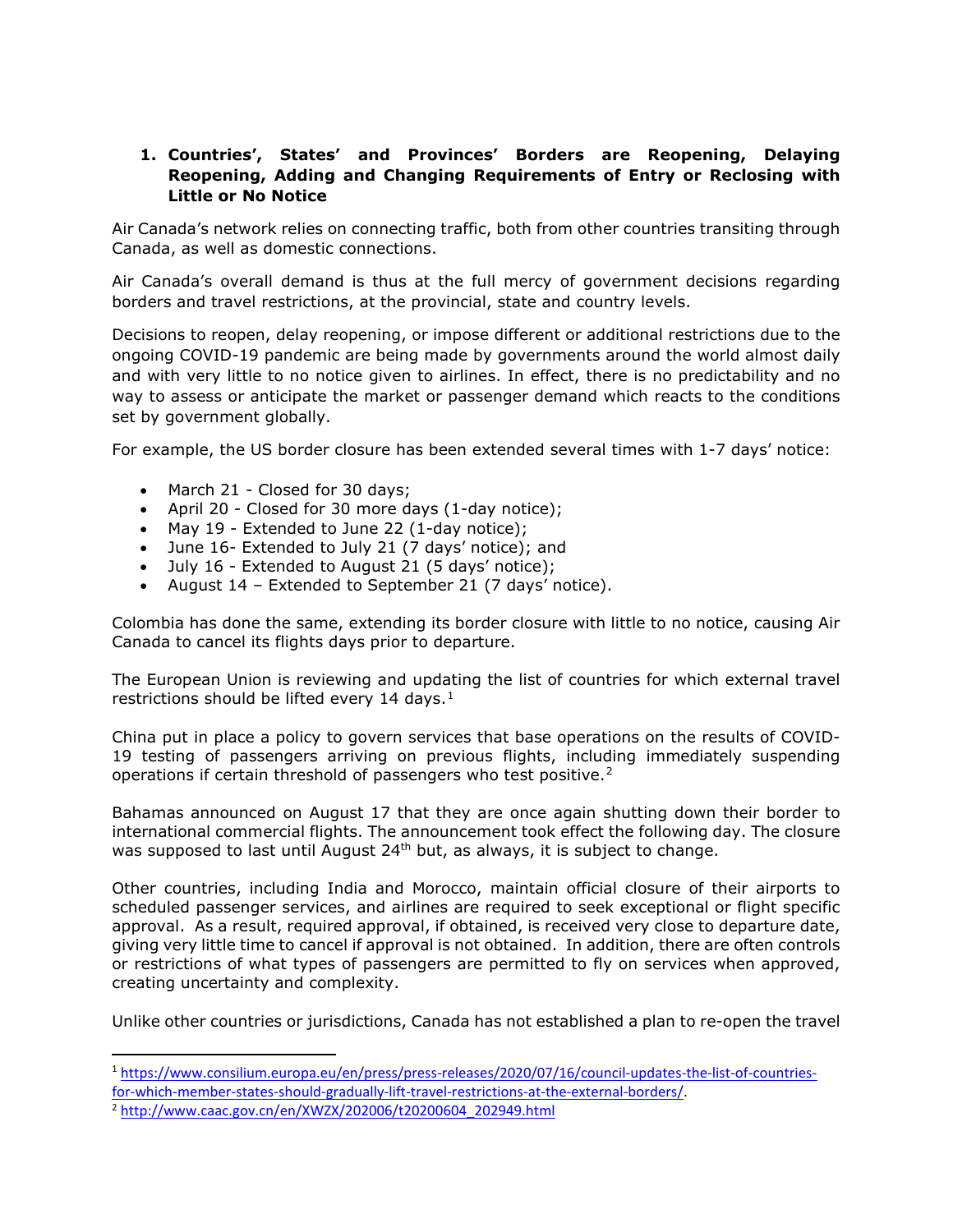industry. Even certain provinces and territories remain closed to certain Canadians, with little to no certainty as to when or what changes will be made.

All of these changes or decisions are at or within 14 days, clearly preventing Air Canada from responding and adjusting its schedule in advance of the minimum 14 days cancellation notification requirement of APPR. Air Canada is struggling to provide services in this complex, intricate and rapidly and unpredictably changing environment. The only avenue to assure some degree of certainty would be to cease operating a route. Any attempt to operate is in an environment that calls for agility and change on a constant basis. In this environment "change is the only constant".

### **2. Travel Restrictions are Often Individualized**

Many countries are only issuing visas on an exceptional basis. Currently, the government of Canada is not issuing passports for regular travel, and Canadians can only get passport or travel document services in Canada if they have a valid reason to travel urgently. Valid, urgent travel reasons include travel for the following reasons:

- medical reason due to serious illness
- serious illness or death of someone they have a relationship with
- financial problems from the loss of a job or business
- support an essential service
- humanitarian reasons (requires a letter from an organization that lists the humanitarian reasons.)

It is explicitly stated that the loss of airfare or other travel expenses is not a valid reason for urgent travel.[3](#page-2-0)

As a result, customers who required a passport or visa for travel but who do not qualify under any of the reasons above are cancelling their travel plans, often last minute.

#### **3. Ongoing Changes and Uncertainty in Travel Restrictions Rendering Markets Highly Volatile**

Each of the dates announced for the US border reopening, and for the dates announced by the EU for the Italian border reopening to Canadians, and subsequent extensions of border closures, have had a direct impact on demand.

The highly volatile nature of travel restrictions is having a direct impact on passenger loads, with close-in changes being very high. A large number of passengers are cancelling 4-14 days prior to travel, or simply not showing up for flights, at levels previously unimaginable. On a route basis, the no-show factor is unpredictable.

Air Canada must retain the ability to make flight schedule changes rapidly in response to these unpredictable fluctuations, with no precedent or history to look to as a guide.

### **4. APPR is Hindering the Rebuilding of the Aviation Industry**

APPR requirements that compensation be given if a 14-day advance notice is not provided and the Agency's statement in *obiter* that cancellations for low demand are within airline's control make sense in a stable environment. Unfortunately, they are disconnected from the

<span id="page-2-0"></span><sup>3</sup> [https://www.canada.ca/en/immigration-refugees-citizenship/services/coronavirus-covid19/passport.html.](https://www.canada.ca/en/immigration-refugees-citizenship/services/coronavirus-covid19/passport.html)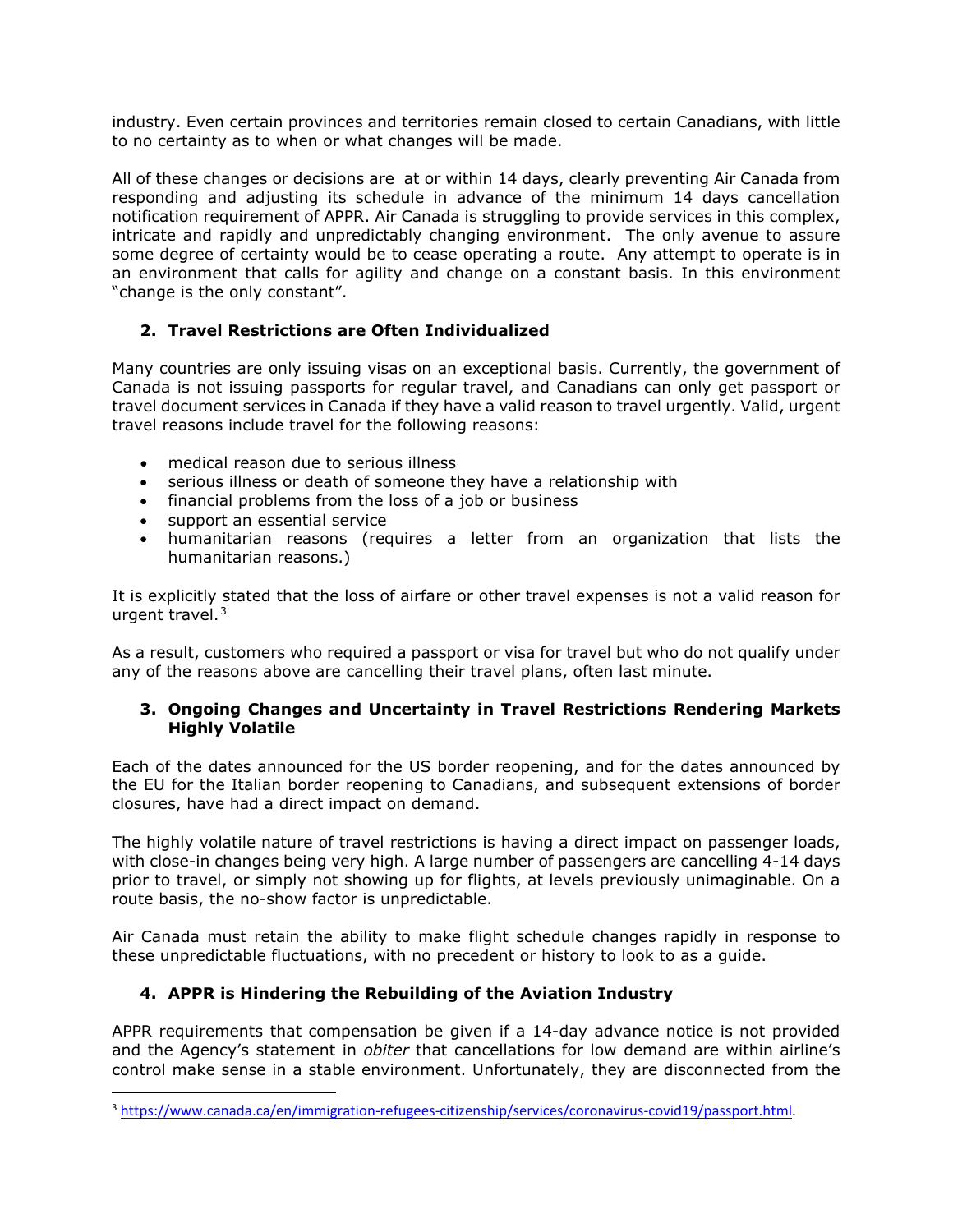reality that the Air Canada and entire aviation industry, globally, are living in the current pandemic crisis. There is no basis whatsoever to expect that stability will be achieved until travel restrictions are mostly lifted worldwide (particularly Canadian ones).

As the Agency is well aware, its role is not limited to consumer rights; its role is also to further the objectives set out in in section 5 of the *Canada Transportation Act (*the "Act"), in which "[i]t is declared that a competitive, economic and efficient national transportation system that meets the highest practicable safety and security standards and contributes to a sustainable environment and makes the best use of all modes of transportation at the lowest total cost is essential to serve the needs of its users, advance the well-being of Canadians and enable competitiveness and economic growth in both urban and rural areas throughout Canada." (our emphasis)

As a result of the pandemic, Air Canada has indefinitely suspended service on 30 domestic regional routes and closing eight stations at regional airports. Its international networks has been similarly dismantled and impacted. Canada's quarantine requirements are still dissuading many Canadians from traveling, and there is no telling how much advance notice will be given prior to their being lifted.

As we attempt to rebuild our network, Air Canada must make flights available for purchase. However, Air Canada cannot sustain the operation of these flights if demand does not justify it , or if it initially does and subsequently evaporates within days of departure as a result of the effects of the ongoing pandemic and government decisions, which are entirely outside of Air Canada's control.

Attempting to invest in this volatile environment to provide a service and then having to pay compensation, in effect a penalty, for trying but having to cancel flights close in if it becomes apparent that their operation is unsustainable does not create conditions that assists in a recovery or that makes service available as much as feasible. This is particularly true in light of our current financial situation: Air Canada suffered an operating loss of \$1.555 billion for the second quarter of 2020, having seen a 96% drop in total passengers carried compared to the second quarter of 2019. $4$  The situation is precarious enough. Adding to it by imposing a penalty for taking a risk and investing to restore a service has an impact inimical to the interests of the transportation network as well as to the passengers who are seeking to avail themselves of the service.

The objectives of s. 5 of the Act cannot be met in an environment in which airlines are being penalized for attempting to provide a service and restore their network ultimately to serve their passengers . As such, Air Canada cannot be expected to give more than 72 hours' notice.

## **5. Airlines Globally are Similarly Impacted**

While it is always true, it is especially so in this environment that carriers do not have any degree of certainty around other carriers' network. Carriers worldwide are in the same predicament as Air Canada and are cancelling flights close to scheduled departure. Therefore, Air Canada should not be forced to make alternative travel arrangements that include flights on *any* air carrier than its own services. Such a requirement risks disrupting passenger travel

<span id="page-3-0"></span><sup>4</sup> [https://www.aircanada.com/content/dam/aircanada/portal/documents/PDF/en/quarterly](https://www.aircanada.com/content/dam/aircanada/portal/documents/PDF/en/quarterly-result/2020/2020_q2_release.pdf)[result/2020/2020\\_q2\\_release.pdf](https://www.aircanada.com/content/dam/aircanada/portal/documents/PDF/en/quarterly-result/2020/2020_q2_release.pdf)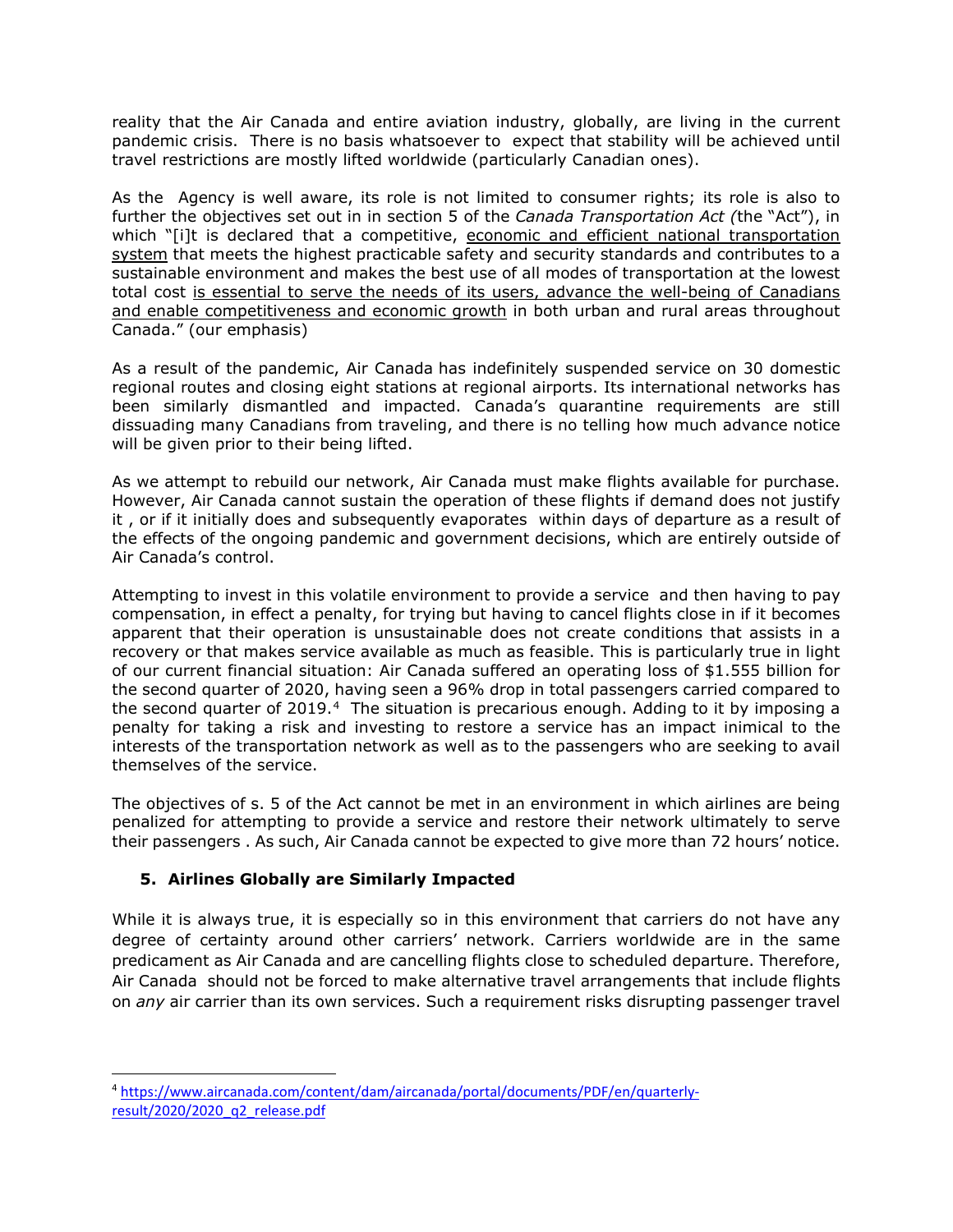and leaving them stranded mid-way through their journey without any real prospect of recovery. This predicament would actually be worse for a passenger.

# **6. Air Canada Offers Flexible Rebooking Options**

Air Canada has implemented policy changes to ensure customers retain and have access to the value of their ticket and have easy, flexible access to alternate travel arrangements once they are comfortable and able to fly again. We have implemented a world-leading travel voucher policy that allows full transferability of ticket value and that does not expire. As an alternative to this fully transferrable voucher that has no expiry, customers may choose to convert the value of their ticket to Aeroplan miles, plus 65%.

To our knowledge, no other carrier in the world offers a voucher policy this flexible. In fact, Air Canada has had to build a complex IT infrastructure to support these new policies and move all tickets over to the new flexible travel voucher product and Aeroplan options.

Air Canada has aligned its voluntary and involuntary cancellation policies and proactively communicates all available options to its customers through its website<sup>[5](#page-4-0)</sup> as well as through the cancellation notice that is sent out to customers when a flight is cancelled, in which our flexible policy is imbedded, as shown in the following excerpt:

*Due to this cancellation, you may have the option of transferring the remaining value of your booking to an Air Canada Travel Voucher, which has no expiry date, is fully transferable and can be used multiple times. You can also convert the remaining value on your booking, minus any taxes, into Aeroplan Miles, and get an additional 65% bonus miles, or you may be eligible for a refund.*

*If you purchased a refundable fare, you have the additional option of returning the remaining refundable value, minus any applicable fees, back to your original form of payment*.

For added flexibility, Air Canada has waived all change fees for any booking made for travel as of March 4<sup>th</sup>, added transferability for tickets (transferability is therefore not limited to travel vouchers), and extended the validity of tickets from 12 months to 24 months. While alternate travel arrangements are required to be made within a short timeframe under APPR, Air Canada has introduced a flexible rebooking policy to  $+/-$  30 days from original departure.

## **Conclusion**

Accordingly, Air Canada hereby requests:

- An order from the Agency that the exemptions granted by Determination No. [A-2020-](https://otc-cta.gc.ca/eng/ruling/a-2020-42) [42](https://otc-cta.gc.ca/eng/ruling/a-2020-42) are renewed from their original date of expiry on June 30, until December 31, 2020, and in particular, an extension of the exemption from:
	- $\circ$  the requirements of subparagraphs 17(1)(a)(i) and 18(1)(a)(i) of the APPR that carriers offer alternative travel arrangements that include flights on other air carriers, other than those with which they have a commercial agreement; and
	- $\circ$  the requirements to provide compensation for inconvenience to passengers who were informed of a flight delay or a flight cancellation within carrier's

<span id="page-4-0"></span><sup>5</sup> https://www.aircanada.com/ca/en/aco/home/book/travel-news-and-updates/2020/covid-19.html